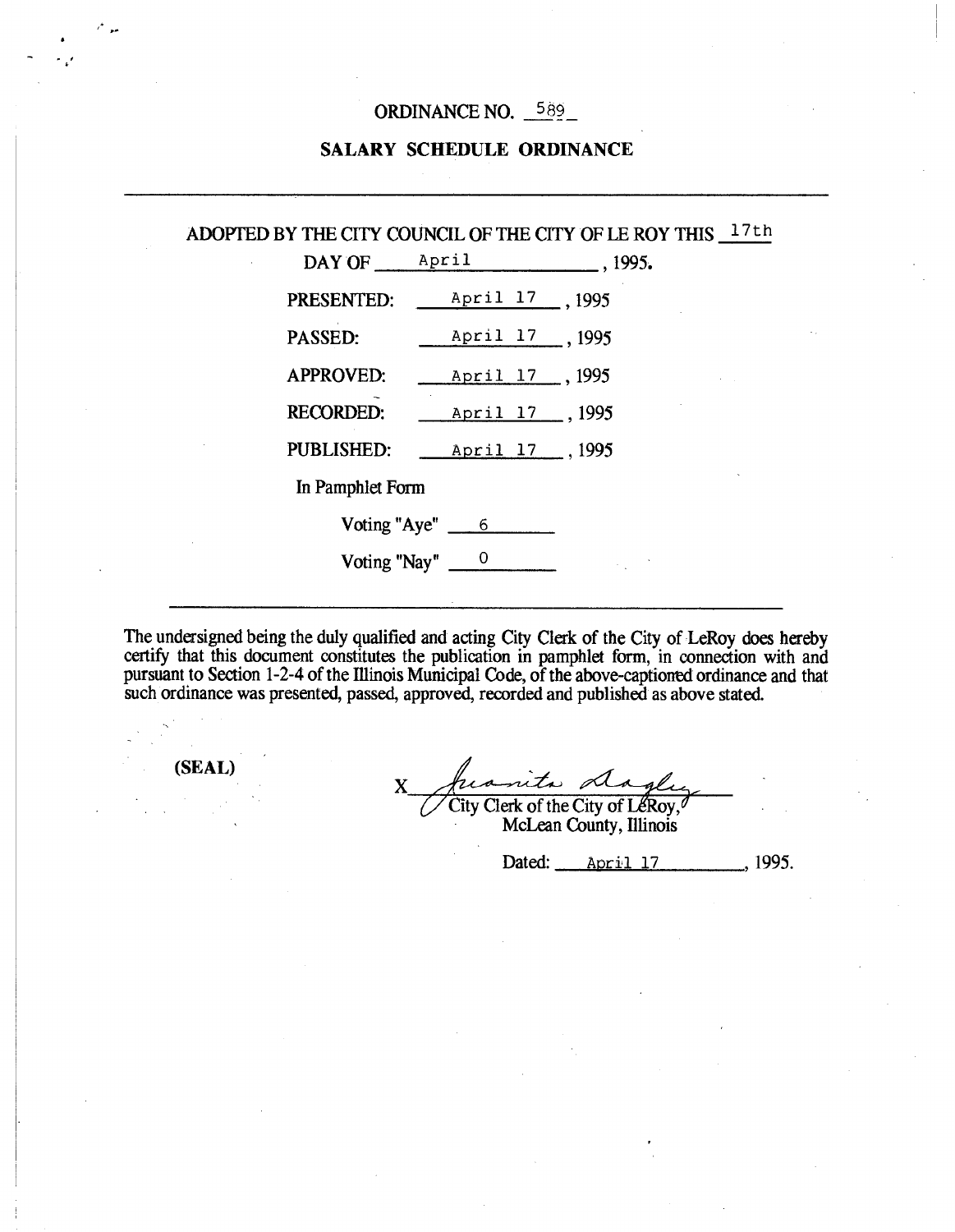## ORDINANCE NO. 589

#### SALARY SCHEDULE ORDINANCE

WHEREAS, the Mayor and City Council of the City of LeRoy, McLean County, Illinois,. an Illinois municipal corporation, have determined that it is appropriate to change the salaries and pay scales for various city employees and officers,

NOW, THEREFORE, BE IT ORDAINED by the City Council of the City of LeRoy, in lawful meeting assembled, as follows:

Section 1. Annual Salary Schedule For Elected Officers.

| Mayor                                                   | \$3,500.00  |
|---------------------------------------------------------|-------------|
| City Clerk                                              | \$18,500.00 |
| <b>Treasurer</b>                                        | \$1,200.00  |
| Council Member (per meeting attended; two paid absences |             |
| permitted annually)                                     | 50.00       |

Section 2. Salary and Pay Schedule For Appointed Officers and Employees:

City Administrator  $$35,000.00$ 

City Attorney - (independent contractor - compensation agreed to through April 30, 1995) \$50.00 per hour for Council meetings attended, \$100.00 per hour for additional legal services plus out-of-pocket expenses.

| Supervisor of Street Department (full time employee)<br>Street Department Employees (full time)<br>Street Department Employees (part time) | minimum<br>hourly wage<br>\$9.60<br>\$9.25<br>\$6.03 | maximum<br>hourly wage<br>10.35<br>9.80<br>none | annual<br>salary |
|--------------------------------------------------------------------------------------------------------------------------------------------|------------------------------------------------------|-------------------------------------------------|------------------|
| City Marshall/Police Chief                                                                                                                 |                                                      |                                                 | \$30,800.00      |
| Police Sergeant                                                                                                                            |                                                      |                                                 | \$22,320.00      |
| Police Officers (full time with PTI)*                                                                                                      | \$10.00                                              | 10.55                                           |                  |
| Police Officers (full time, no PTI)                                                                                                        | 8.50                                                 | 9.05                                            |                  |
| Police Officers (part time with PTI)                                                                                                       | 7.00                                                 | none                                            |                  |
| Police Officers (part time, no PTI)                                                                                                        | \$<br>6.75                                           | none                                            |                  |
| *PTI - Police Training Institute course completed                                                                                          |                                                      |                                                 |                  |
| Water Plant Supervisor (full time employee)                                                                                                | 11.75                                                | 12.30                                           |                  |
| Water Department Employees - Class B license                                                                                               | 9.95                                                 | 10.50                                           |                  |
| Water Department Employees - Class C license                                                                                               | 9.65                                                 | 10.20                                           |                  |
| Water Department Employees - Class D license                                                                                               | 9.55                                                 | 10.10                                           |                  |
| Water Department Operator - no license                                                                                                     | 9.27                                                 | 9.82                                            |                  |
| Water Department Trainee (6 month probation)                                                                                               | 8.07                                                 | 8.62                                            |                  |
| Water Department Employees - (part time)                                                                                                   | 6.03                                                 | none                                            |                  |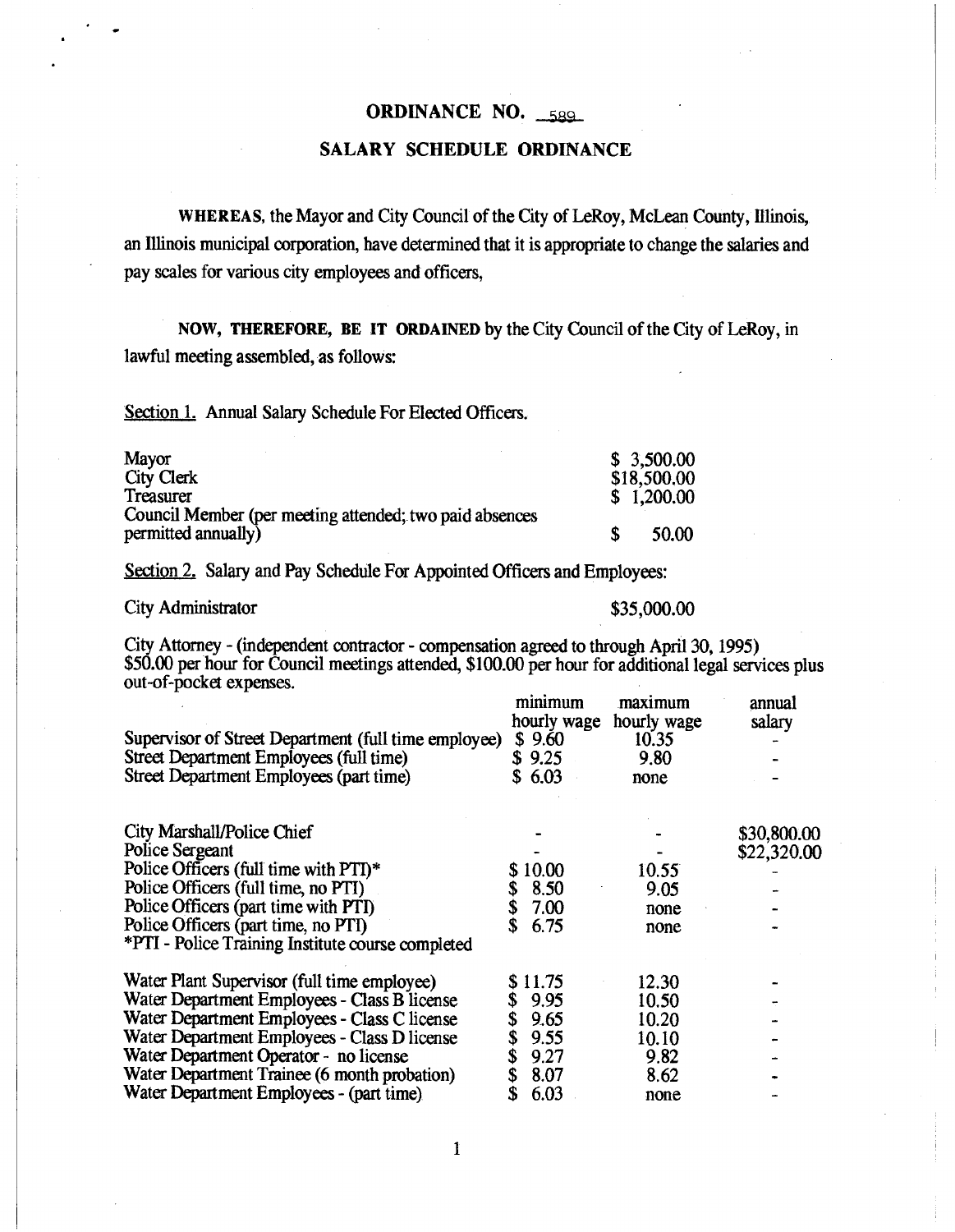|                                                                                                                                                                                                                                             | minimum<br>hourly wage                                                                    | maximum<br>hourly wage                  | annual<br>salary |
|---------------------------------------------------------------------------------------------------------------------------------------------------------------------------------------------------------------------------------------------|-------------------------------------------------------------------------------------------|-----------------------------------------|------------------|
| Sewer Plant Supervisor (full time employee)<br>Sewer Department Employees - Class III license<br>Sewer Department Employees - Class IV license<br>Sewer Department Employees - no license<br>Sewer Department Trainee - (6 month probation) | \$11.75<br>9.95<br>\$<br>9.65<br>\$<br>\$<br>9.07<br>8.07                                 | 12.30<br>10.50<br>10.20<br>9.62<br>8.62 |                  |
| Sewer/Water Depart. Employees - Class IV license<br>with Class B water license                                                                                                                                                              | \$10.25                                                                                   | 10.80                                   |                  |
| Director of Public Works                                                                                                                                                                                                                    |                                                                                           |                                         | \$35,700.00      |
| Superintendent of any two Departments                                                                                                                                                                                                       |                                                                                           |                                         | \$27,443.00      |
| Administrative Assistant to Mayor & Council<br>(40 hours per week)                                                                                                                                                                          | \$<br>8.69                                                                                | 9.24                                    |                  |
| City Collector - Appointed by Mayor                                                                                                                                                                                                         |                                                                                           |                                         | \$<br>2,400.00   |
| <b>ESDA</b> Director                                                                                                                                                                                                                        | $$50.00$ per month + vehicle reimbursement                                                |                                         |                  |
| Animal Control Officer (contract service)                                                                                                                                                                                                   | $$200.00$ per month                                                                       |                                         |                  |
| Zoning Administrative Officer                                                                                                                                                                                                               | \$10.00 per building permit issued $+$ \$50.00<br>per month vehicle expense reimbursement |                                         |                  |
| <b>Building Inspector</b>                                                                                                                                                                                                                   |                                                                                           |                                         | \$<br>3,000.00   |
| Summer Youth Employment                                                                                                                                                                                                                     | \$5.00                                                                                    | none                                    |                  |
| <b>Community Building Custodian</b>                                                                                                                                                                                                         | $$200.00$ per month                                                                       |                                         |                  |

Section 3. The effective date of the Salary and Compensation Schedules as set forth herein shall be May 1, 1995.

Section 4. The City Council hereby delegates authority to the Supervisor of each department (Supervisor of Street Department, City Marshall/Police Chief, Water Plant Supervisor, Sewer Plant Supervisor; or in the event any supervisor of the aforesaid departments has not been designated, then the Director of Public Works as to street department, water department and sewer department employees, as well as in regard to the supervisors of each of those departments and the Mayor as to the Administrative Assistant to the Mayor and City Council) the authority to raise any employee or subordinate supervisor's hourly rate of compensation up to the maximum amount indicated under this salary schedule. Temporary supervisors shall have no authority to make such changes. A pay raise in an hourly rate as permitted hereunder to be made by the individual's supervisor shall take effect beginning the next pay period after the Supervisor takes such action. Reduction in pay or other compensation may only be made by the City Council and only upon the individual's supervisor's recommendation, unless such reduction in pay or termination of pay is for disciplinary reasons, separation from service, or for other good cause..

Section 5. Any individual assigned to the position of "acting supervisor" or a higher position on a temporary basis shall be paid at the level of pay the individual was receiving prior to the

 $\mathbb{R}^2$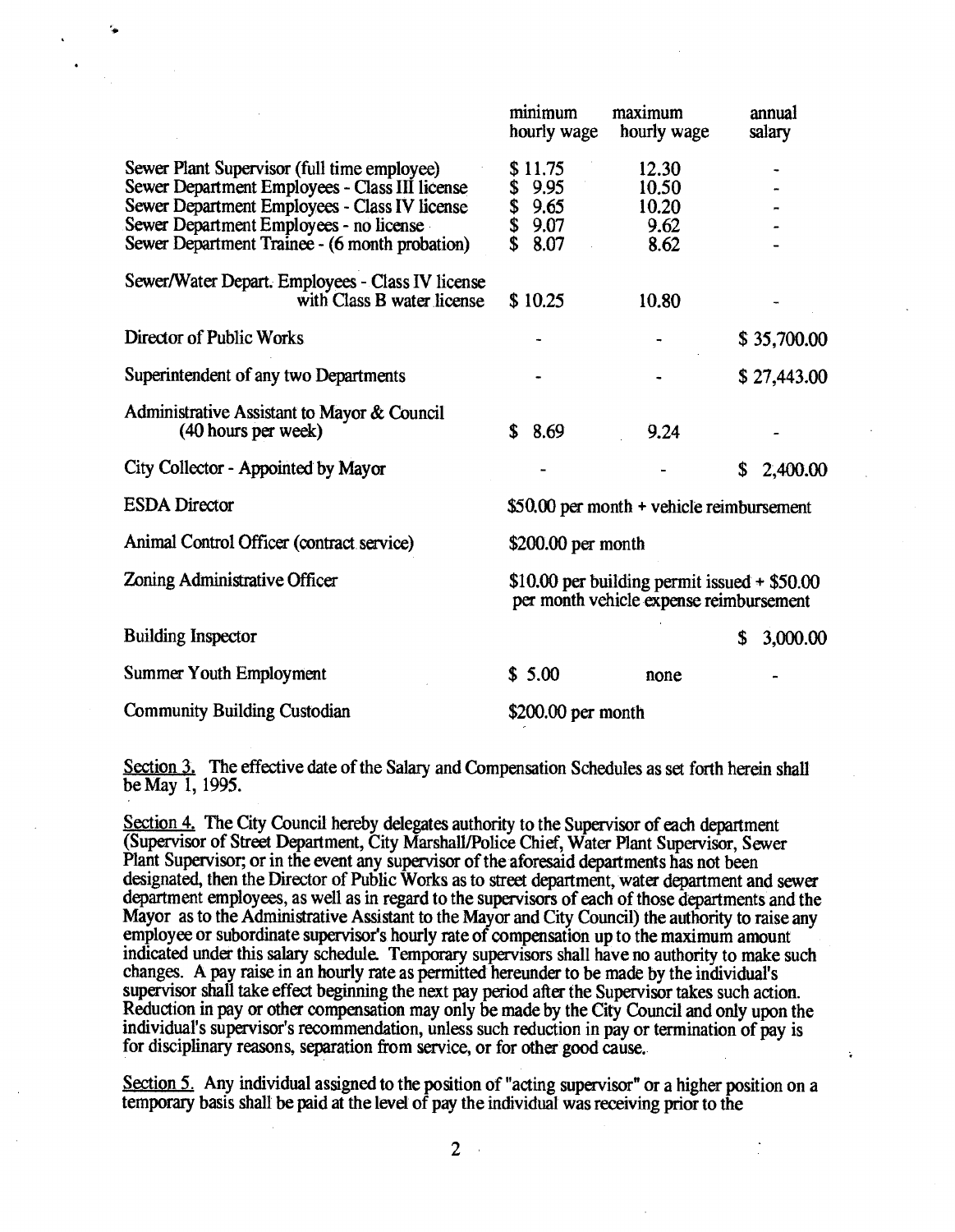appointment of the acting or temporary position of supervisor or higher position for the first seventy-two (72) hours. Once that individual has been assigned to the acting or temporary position of supervisor or higher position that individual shall be paid \$12.00 per hour after seventy-two (72) hours of actual service in time in the acting or temporary position; however, an acting City Marshal/Police Chief shall receive an hourly rate equal to the City Marshal/Police Chief s salary from the beginning date of the service in the capacity of acting City Marshal./Police Chief, said hourly rate to be determined by dividing the Police Chief s annual salary by 2,080 hours.

Section 6. Police officers attending court as required from time to time in connection with their official capacities and duties will receive the regular hourly rate for such court duty time and shall not be compensated for overtime for such hours, even though such service time may result in an officer having served more than forty hours in any regular service week.

Section 7. All new full time employees (new full time police officers shall not be considered in this category) shall be paid full pay from the date of employment and shall remain on probation for a period of ninety (90) days, said probation period being for the purpose of determining the individual's ability to perform the duties of his or her job or capacity satisfactorily. All new full time police officers shall be paid at the full time rate from the beginning service date for a period of one hundred eighty (180) days which period shall be considered a probation period; additional probation time may be added at the discretion of the City Council as deemed necessary after a. performance evaluation near or at the end of the first 180 days probation period, and with additional performance evaluations annually or more often as may be deemed appropriate by the police committee or the City Marshal/Police Chief.

Section 8. This ordinance shall be in full force and effect from and after its passage, approval and publication in pamphlet form, as required by law

| <b>PASSED</b> by the City Council of the City of LeRoy, Illinois, upon the motion by                                  |  |
|-----------------------------------------------------------------------------------------------------------------------|--|
| Lois Parkin _________________, seconded by ____ Ronnie Litherland                                                     |  |
| $\Box$ , by roll call vote on the 17th day of $\Box$ April 1995, as                                                   |  |
| follows:                                                                                                              |  |
| Aldermen elected 6<br>Aldermen present ________ 6                                                                     |  |
| <b>VOTING AYE:</b>                                                                                                    |  |
| Randy Zimmerman, Lois Parkin, Robert D. Johnson, Ronnie Litherland, Patrick Beaty<br>(full names)<br>David McClelland |  |
| VOTING NAY:                                                                                                           |  |
| <u>None</u>                                                                                                           |  |
| (full names)                                                                                                          |  |
| <b>ABSENT, ABSTAIN, OTHER:</b>                                                                                        |  |
| Nõne                                                                                                                  |  |
| (full names)                                                                                                          |  |

3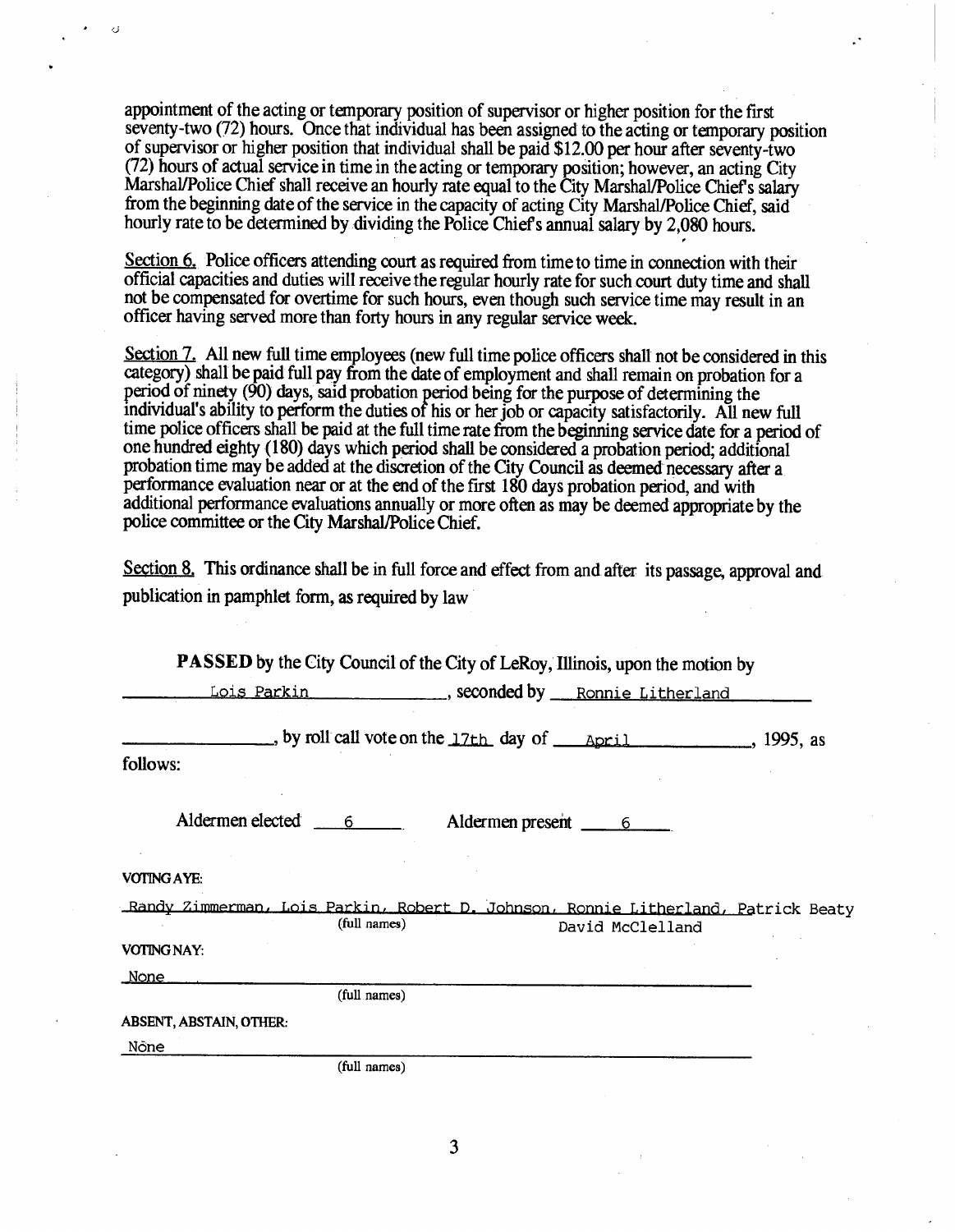and deposited and filed in the office of the City Clerk in said municipality on the 17th day of April , 1995.

X

Juanita Dagley, City Clerk of the City of LeRoy, LeRoy, McLean County, Illinois

**APPROVED BY** the Mayor of the City of LeRoy, Illinois, this 17th day of

4

April 1995.

X

Jerry C. Day is, Mayor of the City of LeRoy, McLean-County, Illinois

ATTEST: (SEAL)

v

Little Dagley, City Clerk, City of LeRoy,

LeRoy, McLean County, Illinois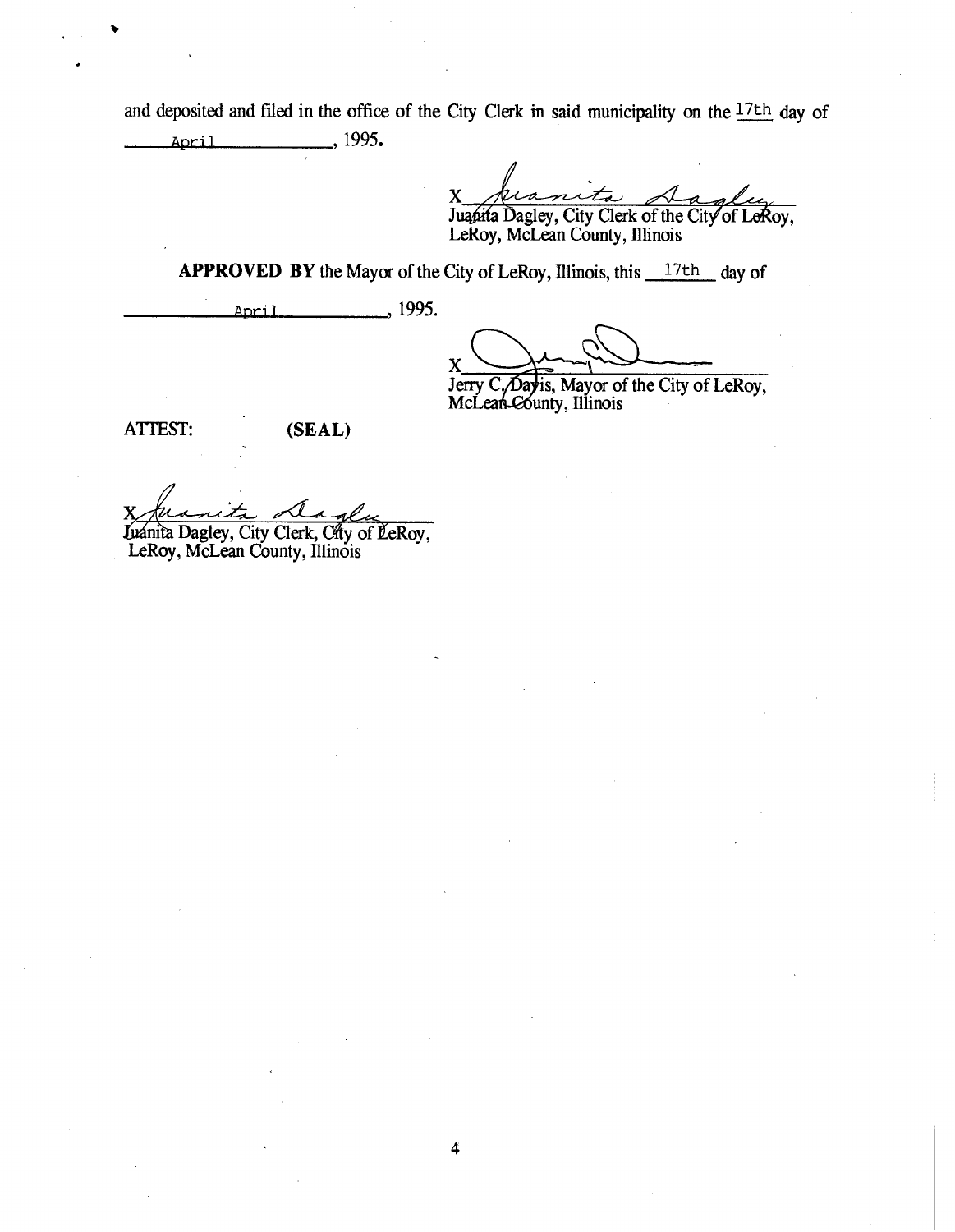#### **CERTIFICATE**

I, Juanita Dagley, certify that I am the duly elected and acting municipal clerk of the City of LeRoy, of McLean County, Illinois.

I further certify that on <u>April 17</u> , 1995, the Corporate Authorities of such municipality passed and approved Ordinance No. 589 , entitled:

#### **SALARY SCHEDULE ORDINANCE**

which provided by its terms that it should be published in pamphlet form.

The pamphlet form of Ordinance No. 589, including the Ordinance and a cover sheet thereof, was prepared, and a copy of such Ordinance was posted at the municipal building, commencing on <u>April 17</u> 4 and April 17 , 1995, and continuing for at least ten days thereafter. Copies of such Ordinance were also available for public inspection upon request in the office of the municipal clerk.

Dated at LeRoy, Illinois, this 17th day of April , 1995

**(SEAL)** 

ite sagley